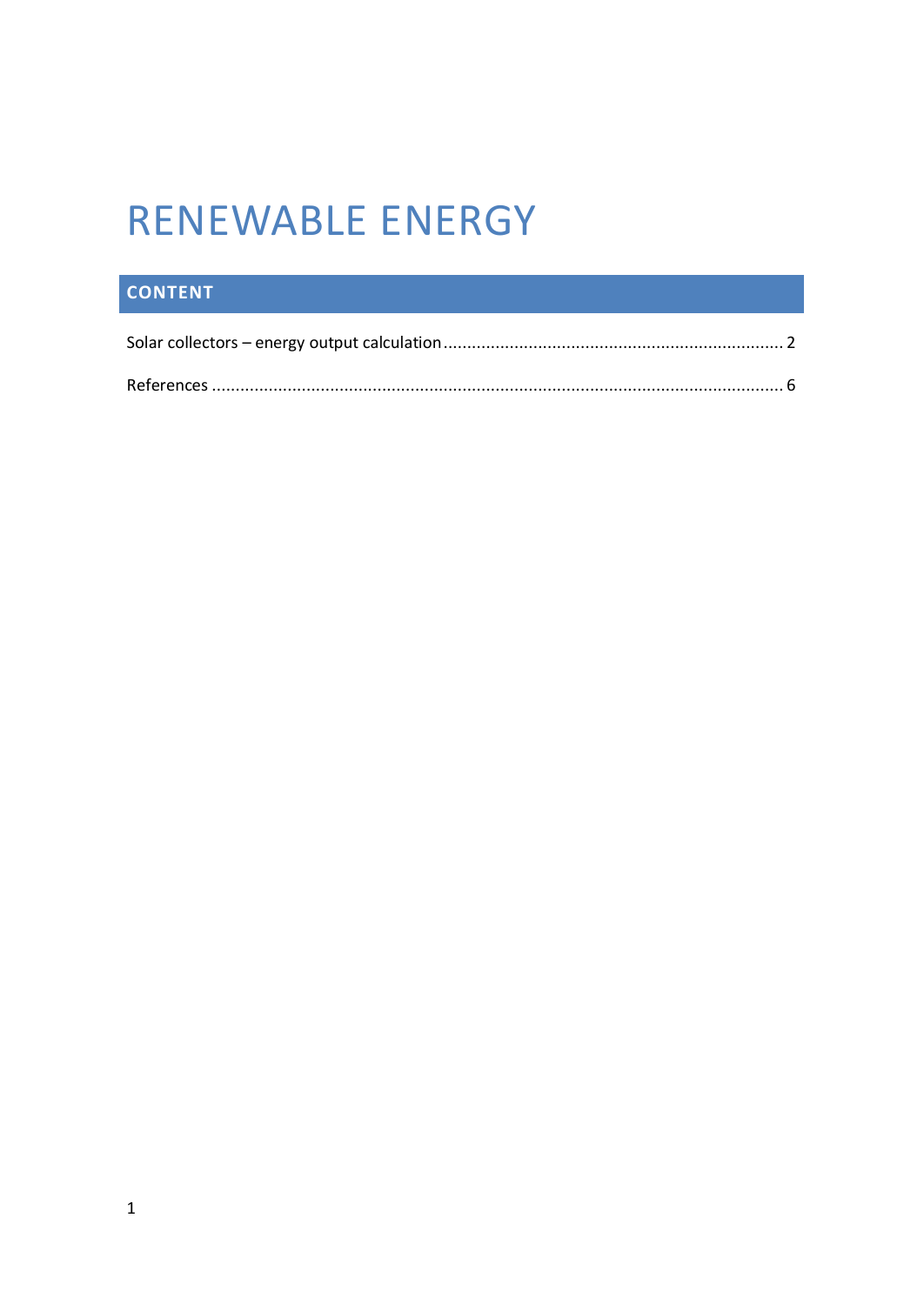## **SOLAR COLLECTORS – ENERGY OUTPUT CALCULATION**

The purpose of solar thermal collectors is to provide heat for various purposes, which include space heating, DHW in buildings, pool heating and other. In Hungary the most widespread utilization is for DHW production. For DHW systems a simplified seasonal calculation can be done for residential buildings according to the following steps:

**Determining the maximal solar collector output based on the solar collector type (flat plate / vacuum tube) and reference building floor area. The values are given inTable 1 and**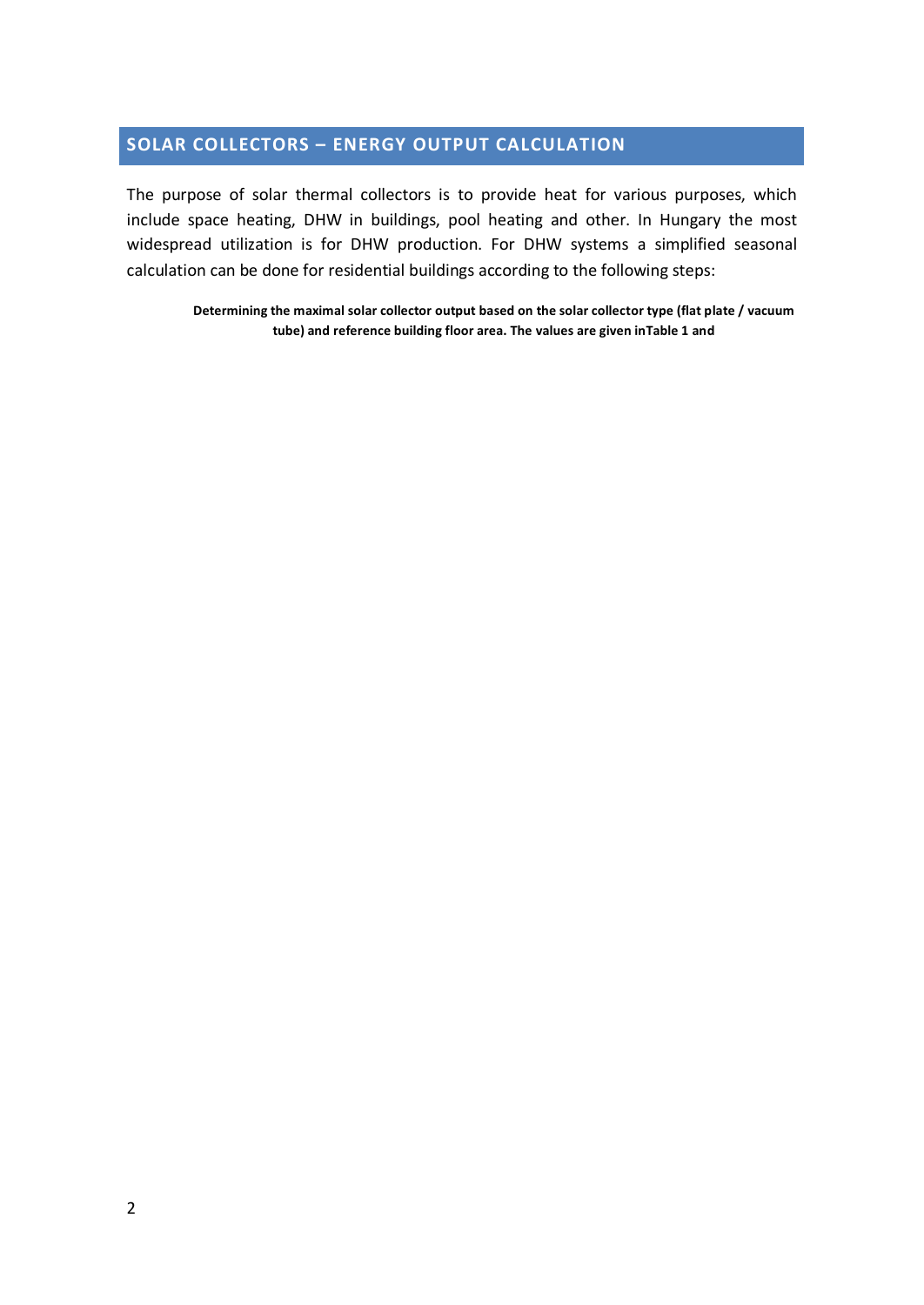- Table 2.
- Calculating the reduction factor for the actual orientation of the solar collectors. For determining the reduction factor Performance reduction factor (k) for solar collector systems can be taken from Figure 1 or can be calculated by using Equation 1.
- Calculating the solar collector system's yearly production and the solar fraction Equations 3 and 4.

|                                                     | rkWhı | Heated building area $[m^2]$ |                    |      |      |      |                |      |      |      |      |      |      |      |      |             |
|-----------------------------------------------------|-------|------------------------------|--------------------|------|------|------|----------------|------|------|------|------|------|------|------|------|-------------|
| [year]                                              |       | 40                           | 50                 | 60   | 70   | 80   | 90             | 100  | 110  | 120  | 130  | 140  | 150  | 200  | 250  | 300         |
| $\left[ m^{2}\right]$<br>area<br>collector<br>Gross | 1,5   | 725                          | 779                | 817  | 845  | 867  | 884            | 898  | 908  | 917  | 924  | 930  | 936  | 957  | 971  | 980         |
|                                                     | 2     | 844                          | 944                | 1006 | 1053 | 1089 | 1119           | 1142 | 1160 | 1175 | 1187 | 1198 | 1207 | 1245 | 1268 | 1284        |
|                                                     | 2,5   | 911                          | 1054               | 1159 | 1230 | 1283 | 1326           | 1362 | 1388 | 1411 | 1430 | 1446 | 1461 | 1517 | 1553 | 1578        |
|                                                     | 3     | 963                          | 1123               | 1265 | 1373 | 1451 | 1510           | 1558 | 1595 | 1626 | 1653 | 1676 | 1696 | 1775 | 1826 | 1861        |
|                                                     | 4     | 1036                         | 1224               | 1395 | 1547 | 1687 | 1796           | 1888 | 1948 | 1999 | 2043 | 2081 | 2115 | 2250 | 2337 | 2397        |
|                                                     | 5     | 1089                         | 1295               | 1485 | 1661 | 1822 | 1971           | 2109 | 2206 | 2296 | 2367 | 2423 | 2472 | 2672 | 2803 | 2893        |
|                                                     | 6     | 1138                         | 1349               | 1554 | 1745 | 1925 | 2093           | 2247 | 2377 | 2499 | 2599 | 2686 | 2765 | 3046 | 3227 | 3352        |
|                                                     |       | 1184                         | 1398               | 1608 | 1813 | 2005 | 2187           | 2361 | 2502 | 2634 | 2758 | 2875 | 2979 | 3374 | 3610 | 3775        |
|                                                     | 8     | 1231                         | 1445               | 1658 | 1868 | 2072 | 2264           | 2448 | 2605 | 2750 | 2883 | 3008 | 3126 | 3645 | 3956 | 4165        |
|                                                     | 10    |                              | 1291   1539   1752 |      | 1968 |      | 2178 2387 2590 |      | 2762 | 2924 | 3077 | 3223 | 3360 | 4014 |      | 4518   4848 |

Table 1. Maximal solar collector output for ideal placement of flat plate collectors (Q<sub>coll,max</sub>)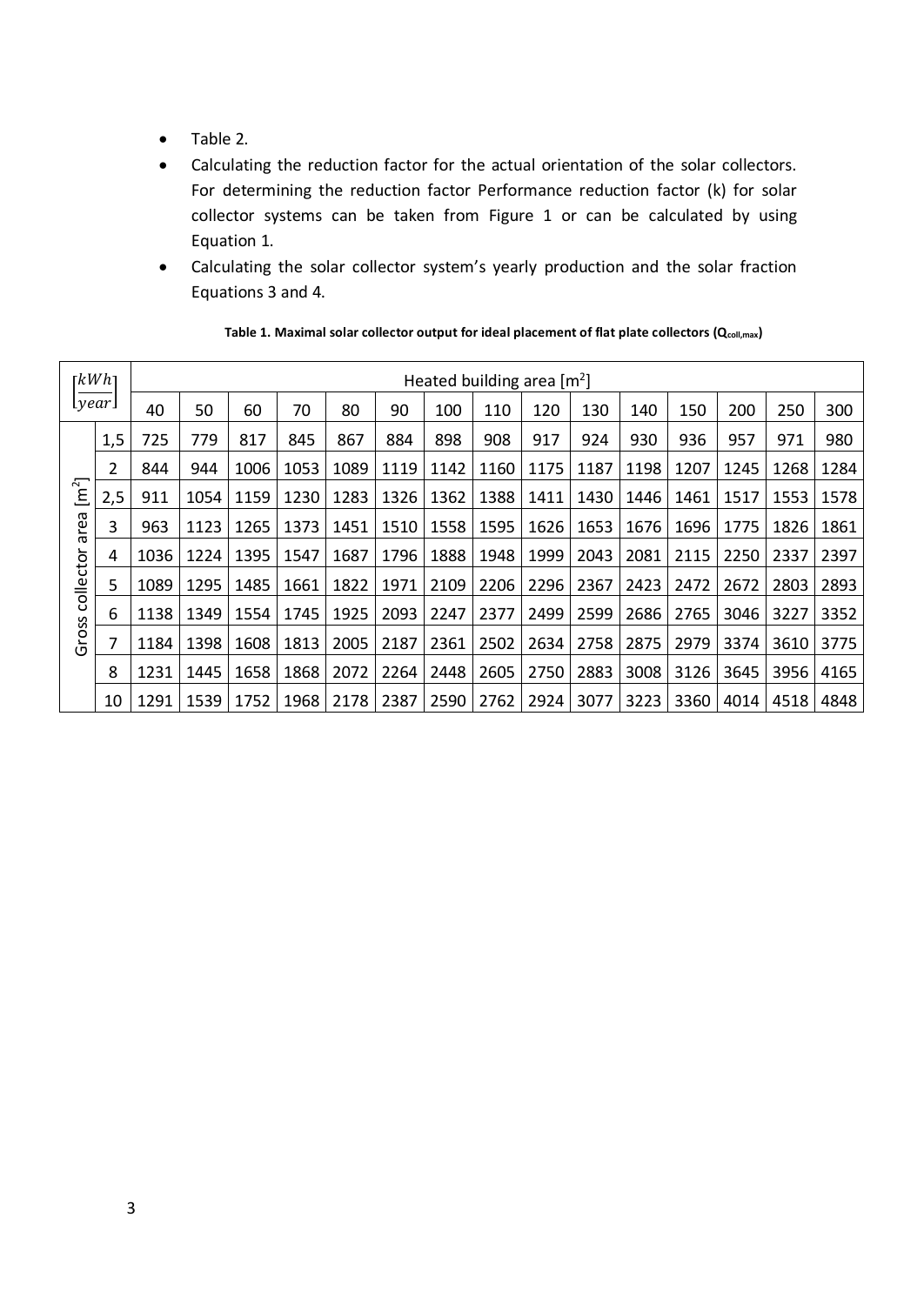|                                                    | rkWhı | Heated building area $[m^2]$ |      |      |      |      |      |      |      |      |      |      |      |      |      |      |
|----------------------------------------------------|-------|------------------------------|------|------|------|------|------|------|------|------|------|------|------|------|------|------|
| [year]                                             |       | 40                           | 50   | 60   | 70   | 80   | 90   | 100  | 110  | 120  | 130  | 140  | 150  | 200  | 250  | 300  |
| $\left[ m^2 \right]$<br>area<br>collector<br>Gross | 1,5   | 904                          | 982  | 1025 | 1057 | 1081 | 1100 | 1116 | 1127 | 1137 | 1145 | 1152 | 1159 | 1183 | 1198 | 1208 |
|                                                    | 2     | 1023                         | 1166 | 1268 | 1326 | 1367 | 1399 | 1426 | 1446 | 1463 | 1477 | 1489 | 1500 | 1541 | 1568 | 1585 |
|                                                    | 2,5   | 1096                         | 1279 | 1424 | 1539 | 1620 | 1668 | 1708 | 1738 | 1763 | 1785 | 1803 | 1820 | 1883 | 1924 | 1951 |
|                                                    | 3     | 1145                         | 1356 | 1535 | 1681 | 1808 | 1902 | 1964 | 2006 | 2041 | 2071 | 2097 | 2119 | 2209 | 2266 | 2305 |
|                                                    | 4     | 1225                         | 1454 | 1669 | 1875 | 2046 | 2196 | 2332 | 2432 | 2515 | 2579 | 2623 | 2661 | 2814 | 2912 | 2979 |
|                                                    | 5     | 1271                         | 1532 | 1762 | 1980 | 2192 | 2390 | 2558 | 2693 | 2813 | 2927 | 3022 | 3101 | 3359 | 3506 | 3608 |
|                                                    | 6     | 1289                         | 1581 | 1838 | 2069 | 2290 | 2504 | 2713 | 2883 | 3028 | 3164 | 3281 | 3392 | 3842 | 4053 | 4194 |
|                                                    |       | 1303                         | 1603 | 1890 | 2144 | 2376 | 2599 | 2815 | 3002 | 3182 | 3345 | 3484 | 3617 | 4201 | 4554 | 4741 |
|                                                    | 8     | 1311                         | 1619 | 1916 | 2199 | 2451 | 2683 | 2908 | 3101 | 3286 | 3463 | 3634 | 3790 | 4462 | 4963 | 5248 |
|                                                    | 10    | 1320                         | 1639 | 1949 | 2248 | 2541 | 2813 | 3063 | 3270 | 3467 | 3655 | 3835 | 4007 | 4866 | 5525 | 6048 |

Table 2. Maximal solar collector output for ideal placement of vacuum tube collectors (Qcoll,max)



**Figure 1. Performance reduction factor (k) for solar collector systems**

$$
k = (9.88 \cdot 10^{-9} \cdot \alpha_m^2 - 1.18 \cdot 10^{-6} \cdot \alpha_m) \cdot \gamma_m^2 + (-4.99 \cdot 10^{-8} \cdot \alpha_m^2 + 9.25 \cdot 10^{-6} \cdot \alpha_m) \cdot \gamma_m + (-1.17 \cdot 10^{-4} \cdot \alpha_m^2 + 9.11 \cdot 10^{-3} \cdot \alpha_m + 0.821)
$$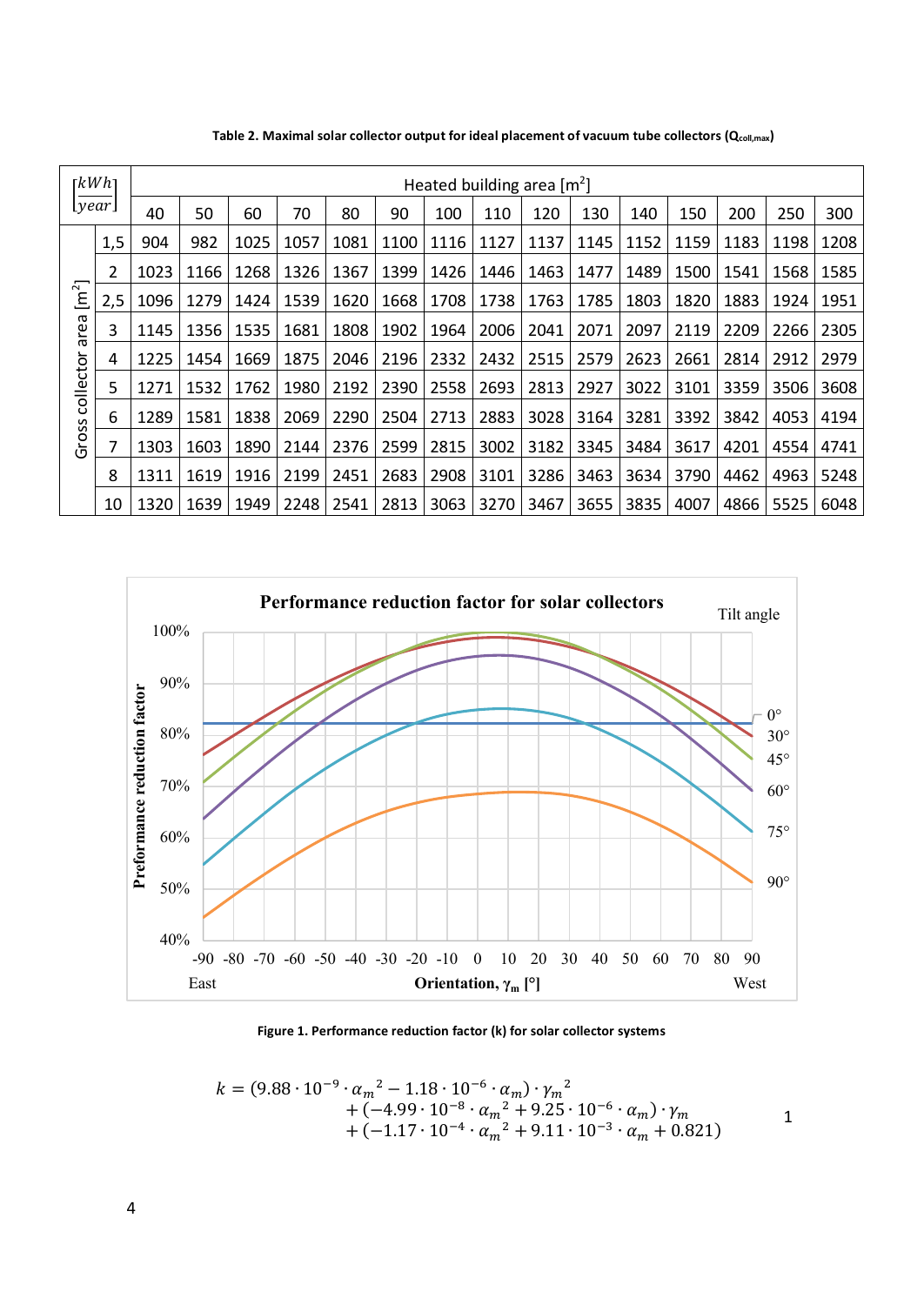where,

 $\alpha_m$  – is the tilt angle of the solar collectors  $[°]$  $\gamma_m$  – is the orientation of the solar collectors [°]

An exercise for the solar collector output calculation is shown in the following part. As an example a solar collector systems output shall be calculated for a single family house with the following parameters:

- Net floor area: 133 m<sup>2</sup>
- DHW system parameters:
	- $\circ$  Secondary heat source: Condensing boiler:  $C_k = 1.16$
	- $\circ$  Distribution losses:  $q_{DHW,d} = 13\%$
	- o Storage losses:  $q_{DHW,s} = 23.4\%$
- Solar collector system
	- o Flat-plate collector
	- $\circ$  4 m<sup>2</sup> gross collector area
	- o orientation, tilt angle: South, 30°

Firstly the maximal solar collector output has to be determined. The solar collector system has flat plate collector, thus Table 1 has to be used to determine the output for the system. Based on the gross collector area and the heated floor area, which equals the reference floor area the maximal collector output is 2043 kWh/yr.

The reduction factor can be calculated according to Equation 1 by using the  $0^\circ$  orientation (γ<sub>m</sub>) and 30° tilt angle ( $α<sub>m</sub>$ ):

$$
k = (9.88 \cdot 10^{-9} \cdot 30^2 - 1.18 \cdot 10^{-6} \cdot 30) \cdot 0^2
$$
  
+ (-4.99 \cdot 10^{-8} \cdot 30^2 + 9.25 \cdot 10^{-6} \cdot 30) \cdot 0  
+ (-1.17 \cdot 10^{-4} \cdot 30^2 + 9.11 \cdot 10^{-3} \cdot 30 + 0.821) = 0.98

Based on the maximal solar collector output and the reduction factor the solar collector system's output can be calculated according to the following equation:

$$
q_{coll} = \frac{Q_{coll,max} \cdot k}{A_N} = \frac{2043 \cdot 0.98}{133} = 15.05 \frac{kWh}{(m^2 yr)}
$$

The solar fraction can be determined as a fraction of the solar collector production and the delivered DHW energy demand, which can be calculated as follows: